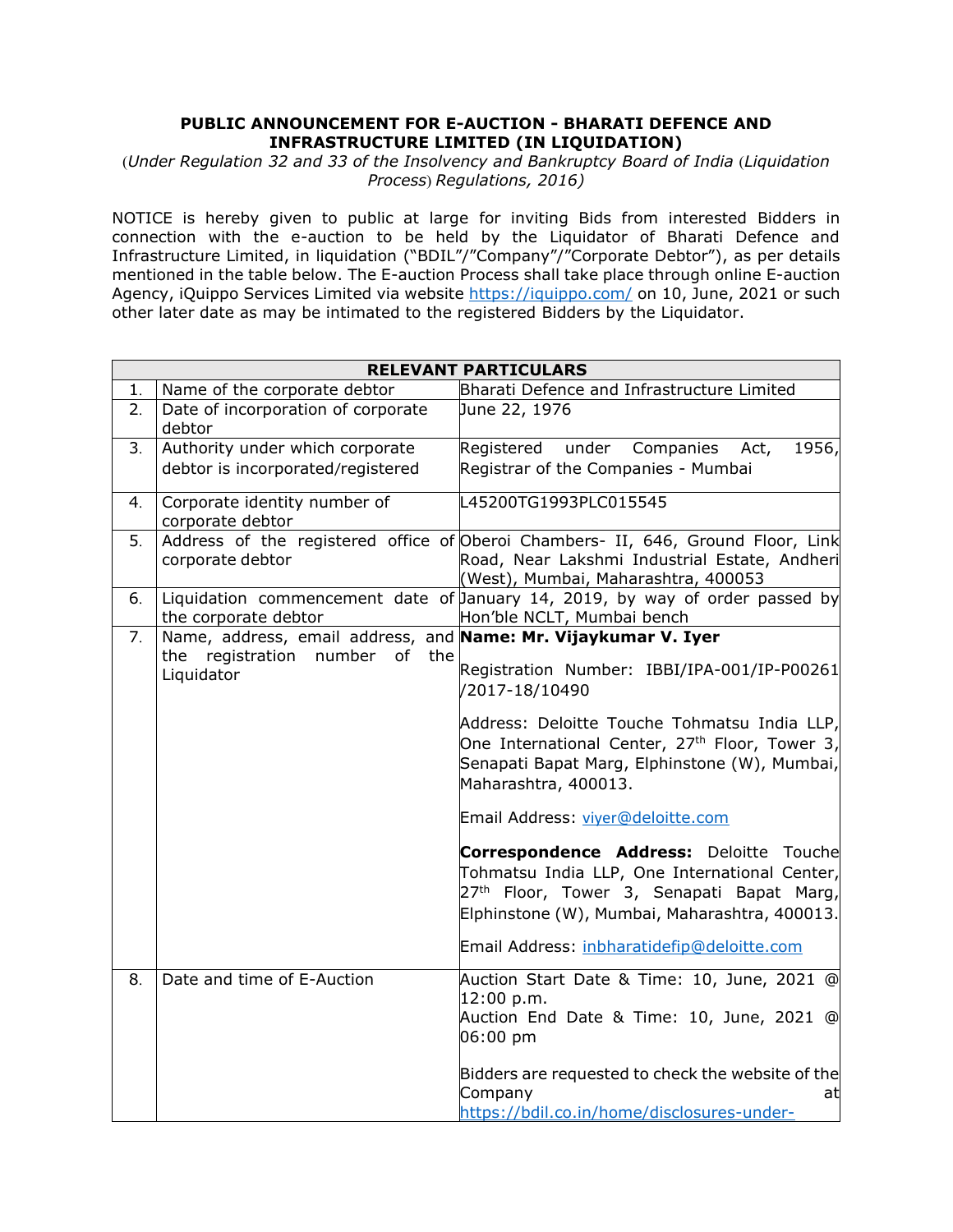|      | <b>RELEVANT PARTICULARS</b>  |                                                                                                                                                                                                                                                                                                                                                                  |  |  |  |
|------|------------------------------|------------------------------------------------------------------------------------------------------------------------------------------------------------------------------------------------------------------------------------------------------------------------------------------------------------------------------------------------------------------|--|--|--|
|      |                              | liquidation/ for any updates to the date and time                                                                                                                                                                                                                                                                                                                |  |  |  |
|      |                              | lof e-auction                                                                                                                                                                                                                                                                                                                                                    |  |  |  |
| 9.   | Auction platform details     | iQuippo Services Limited https://iquippo.com/                                                                                                                                                                                                                                                                                                                    |  |  |  |
|      | Document                     | 10. Manner of Obtaining the Process The detailed terms and conditions of the E-<br>auction Process are set out in the Process<br>Document, which can be obtained by the Bidders<br>website<br>the<br>Company<br>at<br>https://bdil.co.in/home/disclosures-under-<br>liquidation/ or by sending an email request at<br>inbharatidefip@deloitte.com                |  |  |  |
|      | 11. Manner of Submitting Bid | The Bids will be conducted through E-auction.<br>The manner of the conduct of the E-auction<br>process is as set out in the Process Document<br>uploaded on the Company website or obtained<br>sending an email<br>bv —<br>request<br>at<br>inbharatidefip@deloitte.com.<br>Bid Increments shall be at 1% of Reserve Price<br>for both category A and category B |  |  |  |
| 12.1 | Mode of Sale                 | The mode of sale is an open e-auction where<br>Bidders can view the highest Bid during the open<br>window.                                                                                                                                                                                                                                                       |  |  |  |
|      | including timelines and EMD  | 13. Eligibility Criteria and other details As set out in the Process Document uploaded on<br>the Company website or obtained by sending an<br>email request at inbharatidefip@deloitte.com                                                                                                                                                                       |  |  |  |

An EOI may be submitted by an interested Bidder for the Corporate Debtor as a whole on a going concern basis, or collectively for the set of assets pertaining to the following shipyards of the Corporate Debtor as stated below:

| Category          | Asset                                                                                                                                                                                                | <b>Reserve Price</b><br>(INR Crore) |
|-------------------|------------------------------------------------------------------------------------------------------------------------------------------------------------------------------------------------------|-------------------------------------|
| <b>Category A</b> |                                                                                                                                                                                                      |                                     |
| Parcel 1          | BDIL as a whole, on a going concern basis                                                                                                                                                            | 615                                 |
| <b>Category B</b> |                                                                                                                                                                                                      |                                     |
| Parcel 2          | Dabhol Shipyard, including land & building, plant &<br>machinery, inventory, semi constructed vessel and<br>other movable assets                                                                     | 240                                 |
| Parcel 3          | Ratnagiri Shipyard including leasehold interests<br>pertaining to leasehold land, office building, dredger,<br>plant & machinery, inventory, semi constructed vessel<br>and other immovable material | 102                                 |
| Parcel 4          | Mangalore Shipyard including leasehold interests<br>pertaining to leasehold land, sheds, warehouse and<br>hull shops, plant & machinery, inventory and other<br>moveable items                       | 121                                 |
| Parcel 5          | Kolkata Shipyard leasehold interests pertaining to<br>leasehold land, office building, plant and machinery,<br>inventory - stores & equipment, semi constructed<br>vessel and other moveable items   | 25                                  |